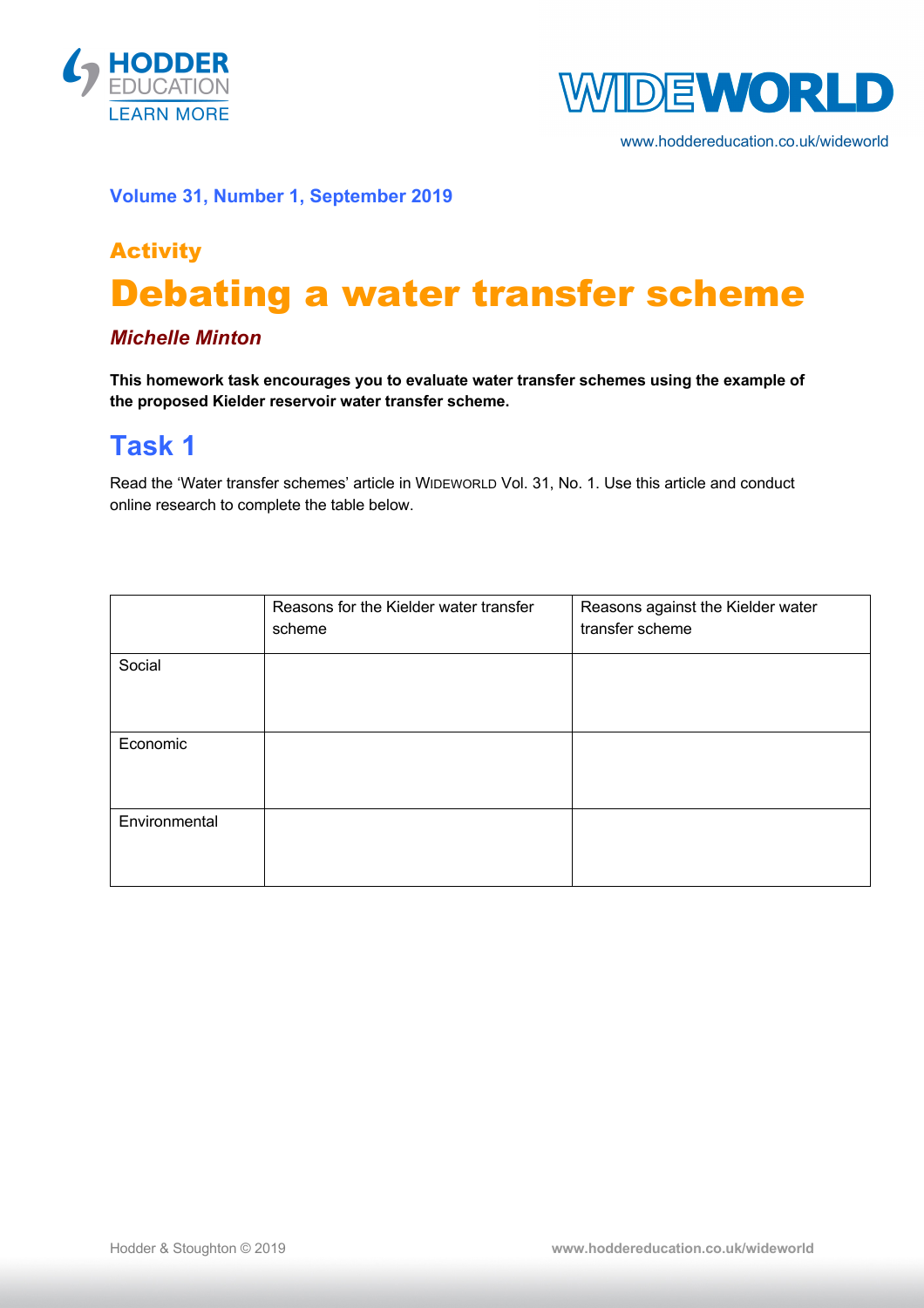



www.hoddereducation.co.uk/wideworld

## **Task 2**

Now, use your completed table and the success criteria below to write a newspaper article answering the question, 'Should the Kielder water transfer scheme go ahead?'

#### **Success criteria**

- A catchy headline
- Description of the planned scheme from Kielder reservoir (Northumberland) to London and the southeast.
- Explanation of why the UK needs this water transfer scheme.
- Evaluation of the advantages and disadvantages of this scheme.
- Facts and figures
- Key terms
- Your own opinion

#### **Extension exam-style questions**

- 1 Describe a named example of a water transfer scheme. (2 marks)
- 2 To what extent do you agree that the Kielder water transfer scheme should go ahead? (9 marks)